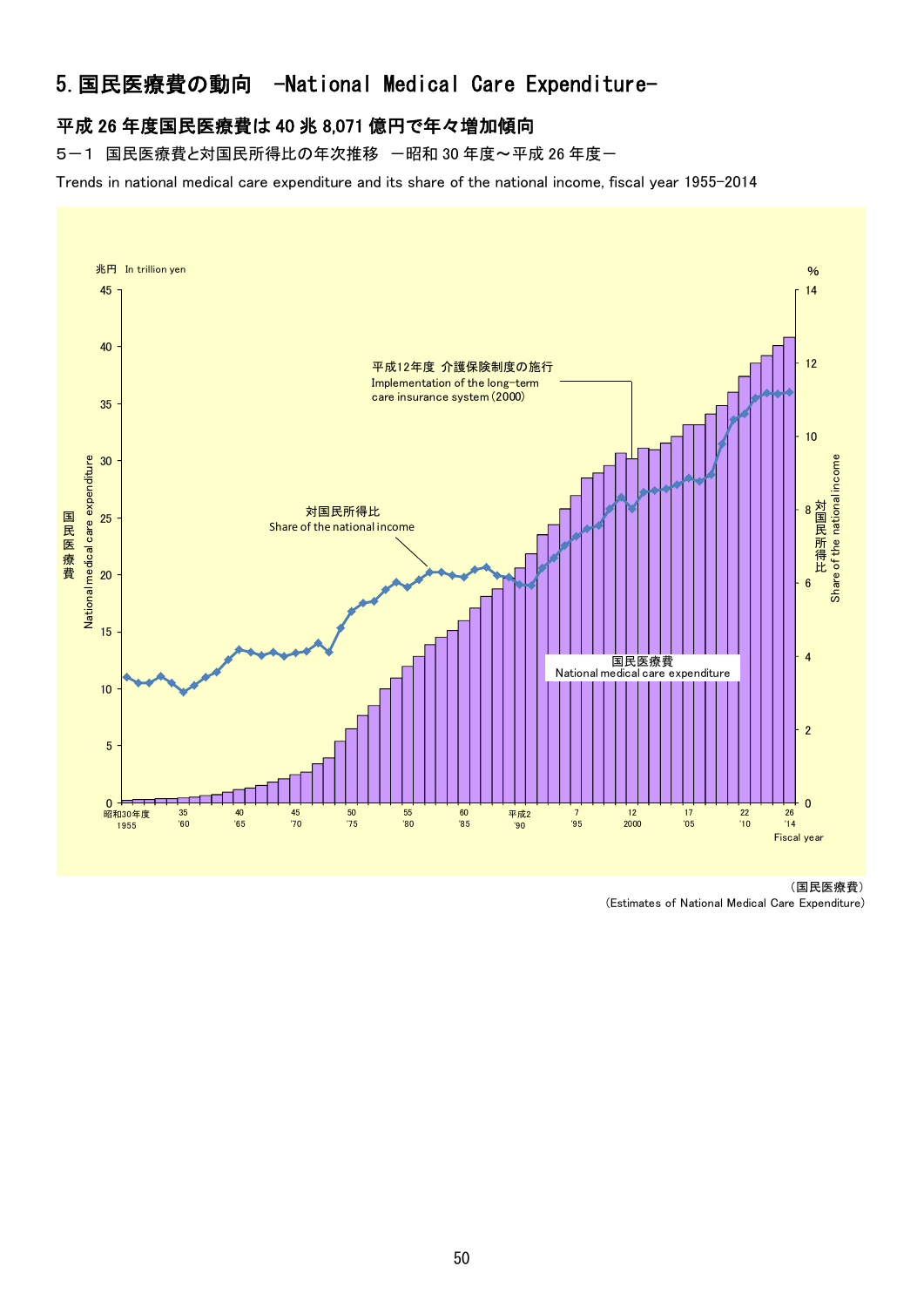## 15~19 歳以降では年齢を重ねるごとに医療費が増加

5-2 年齢階級別にみた人口1人当たり診療種類別国民医療費 一平成 26 年度一

National medical care expenditure per capita by age group and type of medical service, fiscal year 2014



(国民医療費)

(Estimates of National Medical Care Expenditure)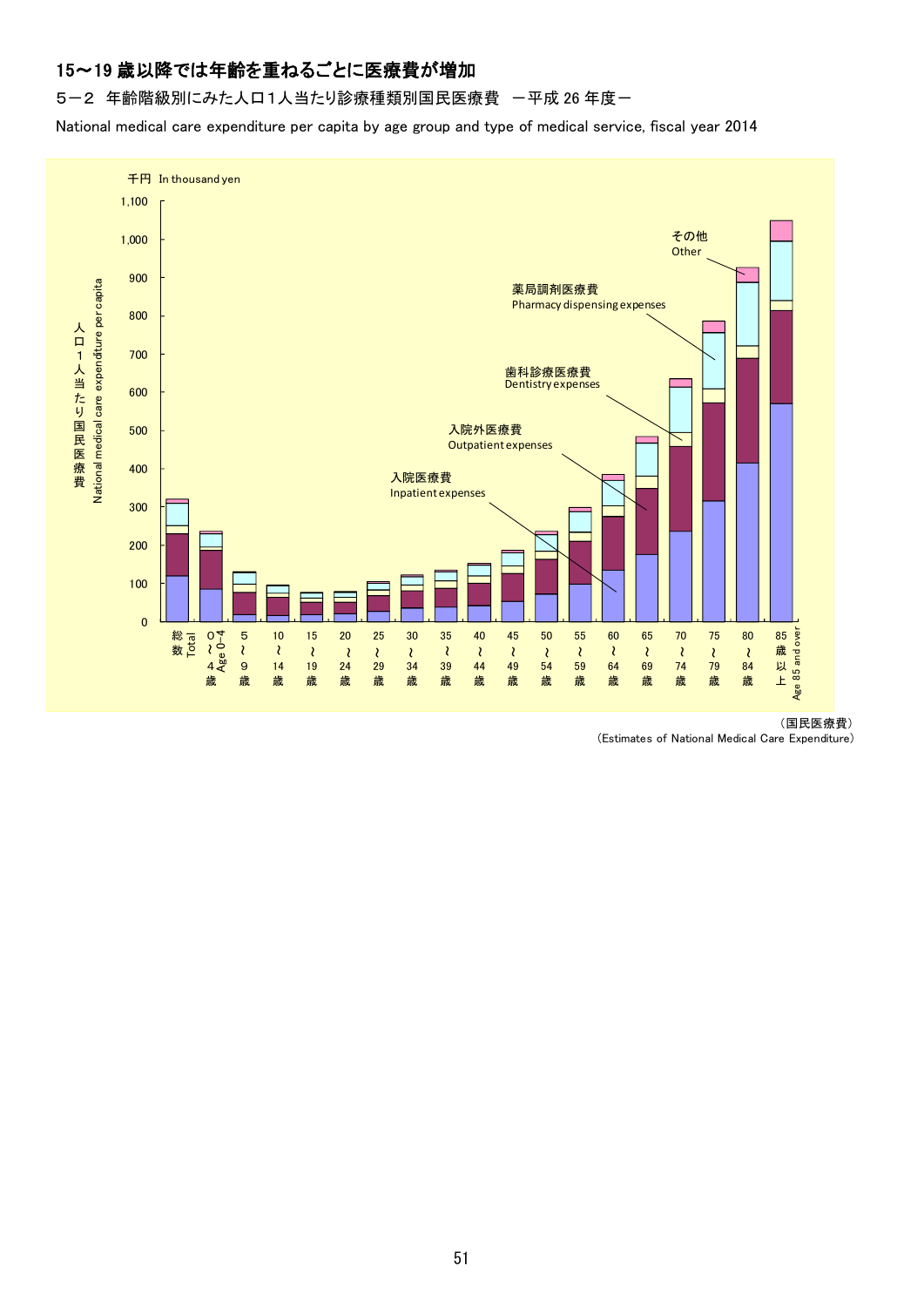### 20 歳未満及び 45 歳以上 75 歳未満で男の医療費の割合が高い

5-3 性·年齢階級別にみた国民医療費 一平成 26 年度一

Medical care expenditure by age group and sex, fiscal year 2014





(Estimates of National Medical Care Expenditure)